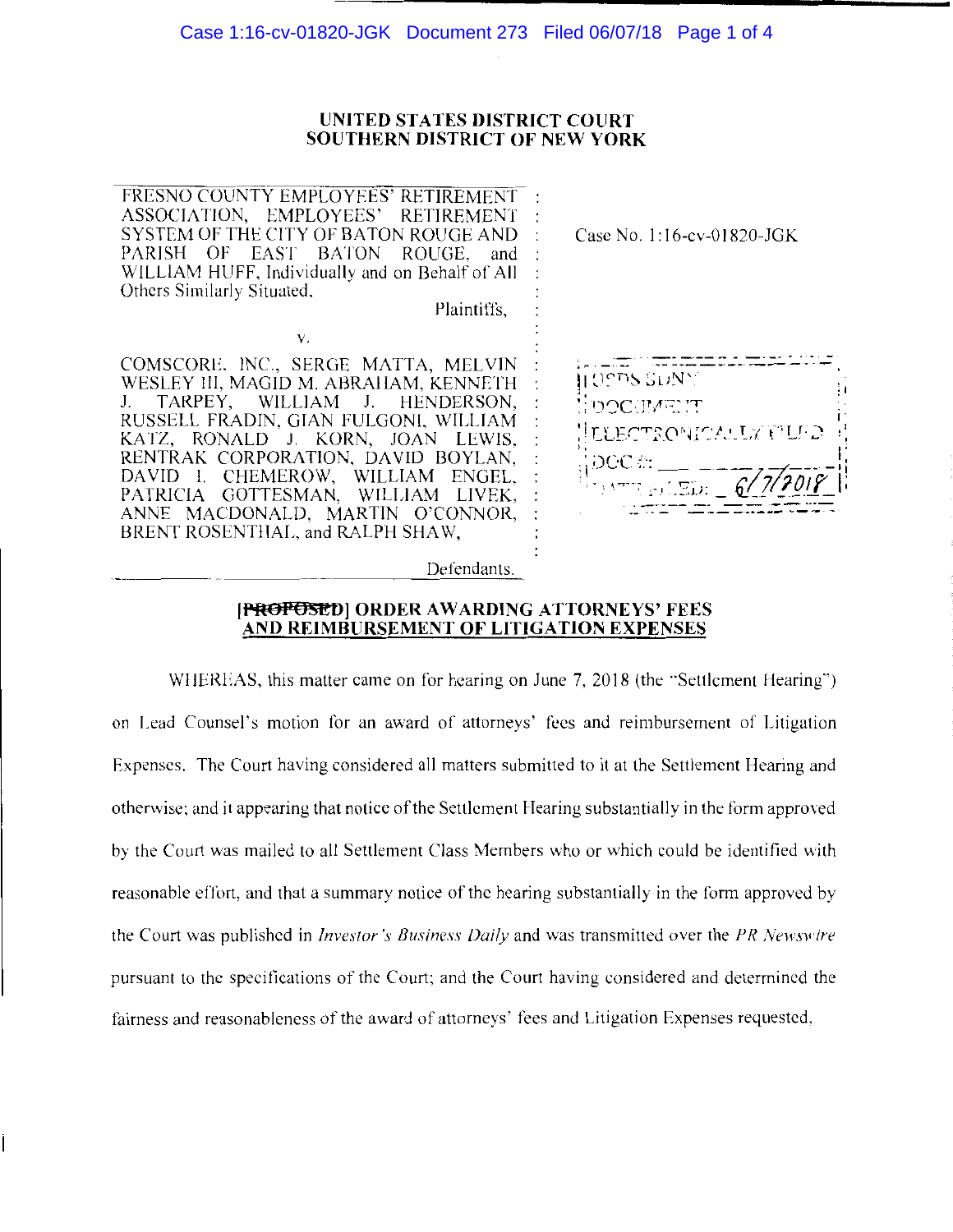### Case 1:16-cv-01820-JGK Document 273 Filed 06/07/18 Page 2 of 4

# NOW, THEREFORE, IT IS HEREBY ORDERED THAT:

1. This Order incorporates by reference the definitions in the Stipulation and Agreement of Settlement dated December 28, 2017 (ECF No. 250-1) (the '"Stipulation") and all capitalized terms not otherwise defined herein shall have the same meanings as set forth in the Stipulation.

2. The Court has jurisdiction to enter this Order and over the subject matter of the Action and all parties to the Action. including all Settlement Class Members.

3. Notice of Lead Counsel's motion for an award of attorneys' fees and reimbursement of Litigation Expenses was given to all Settlement Class Members who could be identified with reasonable effort. The form and method of notifying the Settlement Class of the motion for an award of attorneys' fees and expenses satisfied the requirements of Rule 23 of the Federal Rules of Civil Procedure, the United States Constitution (including the Due Process Clause), the Private Securities Litigation Reform Act of 1995, 15 U.S.C.  $\S$ § 77 $z$ -1, 78 $u$ -4, as amended, and all other applicable law and rules; constituted the best notice practicable under the circumstances; and constituted due and sufficient notice to all persons and entities entitled thereto.

4. Plaintiffs' Counsel are hereby awarded attorneys' fees in the amount of  $20%$  of the Settlement Fund (in combination of cash and stock in the same proportion that the Cash Settlement Amount and the Settlement Shares comprise the Settlement Amount). which sum the Court finds to be fair and reasonable. Plaintiffs' Counsel are also hereby awarded \$  $\frac{296}{362}.3\frac{9}{1}$  in reimbursement of Plaintiffs' Counsel's Litigation Expenses to be paid from the Cash Settlement Fund, which sum the Court finds to be fair and reasonable.

2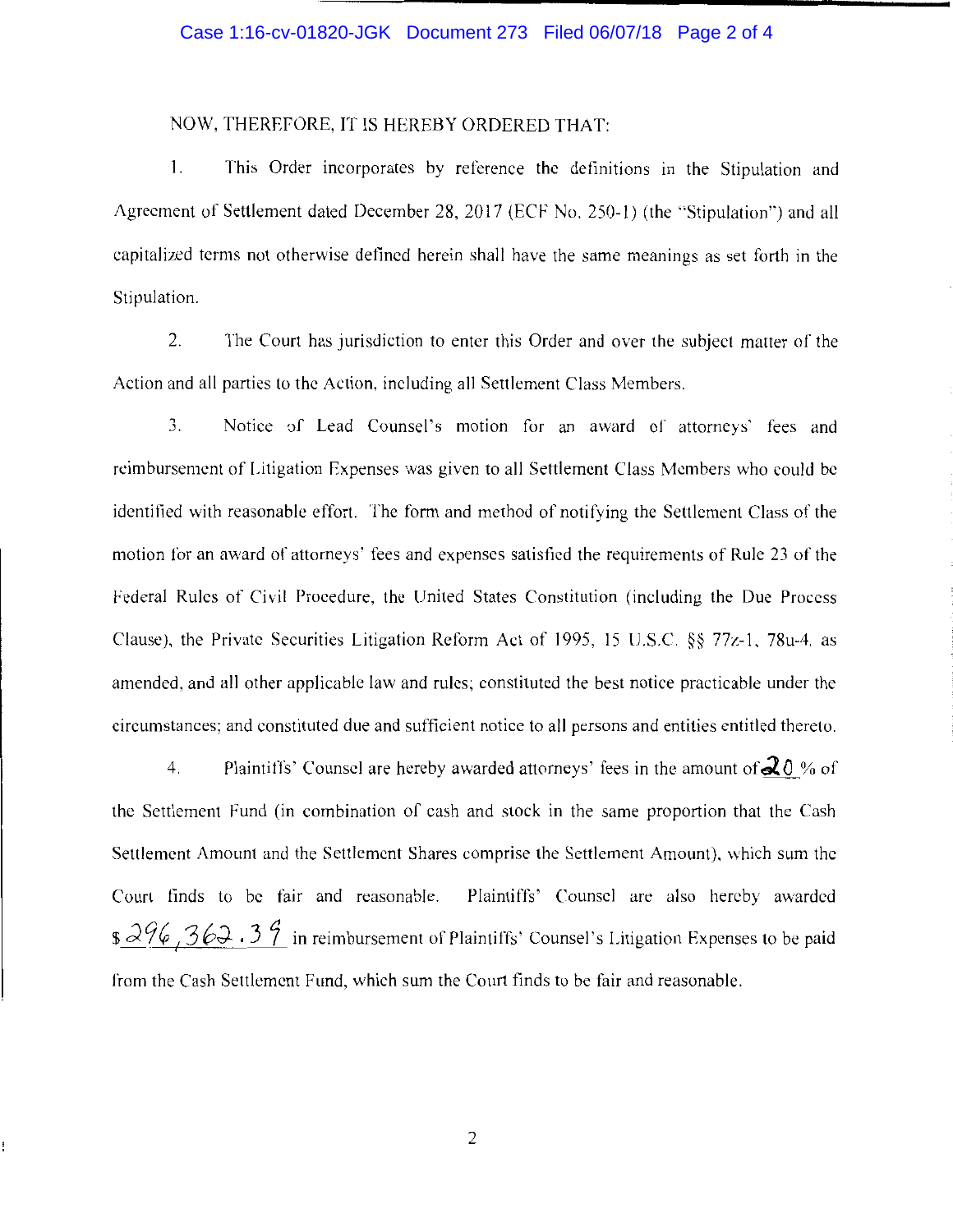## Case 1:16-cv-01820-JGK Document 273 Filed 06/07/18 Page 3 of 4

5. Lead Counsel shall allocate the attorneys· fees awarded amongst Plaintiffs· Counsel in a manner which it, in good faith, believes reflects the contributions of such counsel to the institution, prosecution. and settlement of the Action.

6. In making this award of attorneys' fees and reimbursement of expenses to be paid from the Settlement Fund, the Court has considered and found that:

(a) The Settlement has created a fund of \$110,000,000, consisting of \$27,231,527.20 in cash and \$82.768.472.80 in shares of com Score common stock, and that numerous Settlement Class Members who submit acceptable Claim Forms will benefit from the Settlement that occurred because of the efforts of Plaintiffs' Counsel;

(b) The fee sought by Lead Counsel has been reviewed and approved as reasonable by Lead Plaintiffs, institutional investors that oversaw the prosecution and resolution of the Action;

( c) Over 36,000 copies of the Notice were mailed to potential Settlement Class Members and nominecs stating that Lead Counsel would apply for attorneys' fees in an amount not exceed 25% of the Settlement Fund and reimbursement of Litigation Expenses in an amount not to exceed \$450,000, and there are no objections to the requested attorneys' fees and expenses;

(d) Lead Counsel conducted the litigation and achieved the Settlement with skill, perseverance, and diligent advocacy;

(e) The Action raised a number of complex issues;

(f) Had Lead Counsel not achieved the Settlement there would remain a significant risk that Lead Plaintiffs and the other members of the Settlement Class may have recovered less or nothing from Defendants;

3